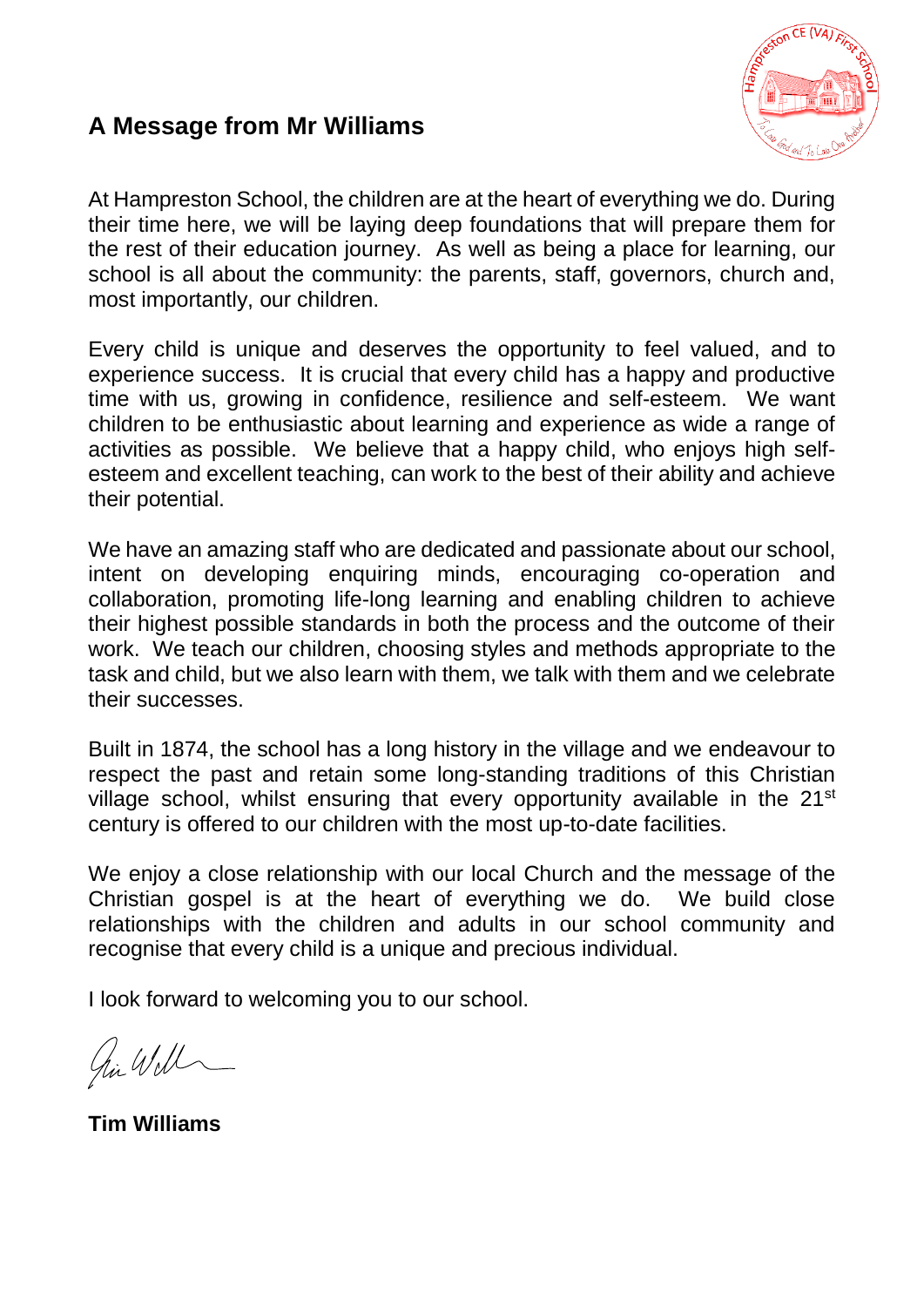### **A statement of our ethos and values**

**At Hampreston, we aim to provide all our pupils with the experience of living, working and worshipping in a community which is inspired by the Christian gospel.**

All our staff have agreed the following objectives:-

- to support and sustain the Christian ethos of the school
- to respect every child as an individual
- to help the children to respect each other, the school, the environment and resources
- to expect and develop appropriate behaviour of children in and around school
- to set a good example personally to children
- to communicate and co-operate with all staff in school to develop a team working together in the best interests of the children
- to establish good relationships with parents and encourage a real partnership
- to establish good relationships with the Church, the wider community and outside agencies

Hampreston is committed to an equal opportunities policy. In the light of this all children, regardless of gender, ability, religion and culture have equal access to all aspects of our school life and work.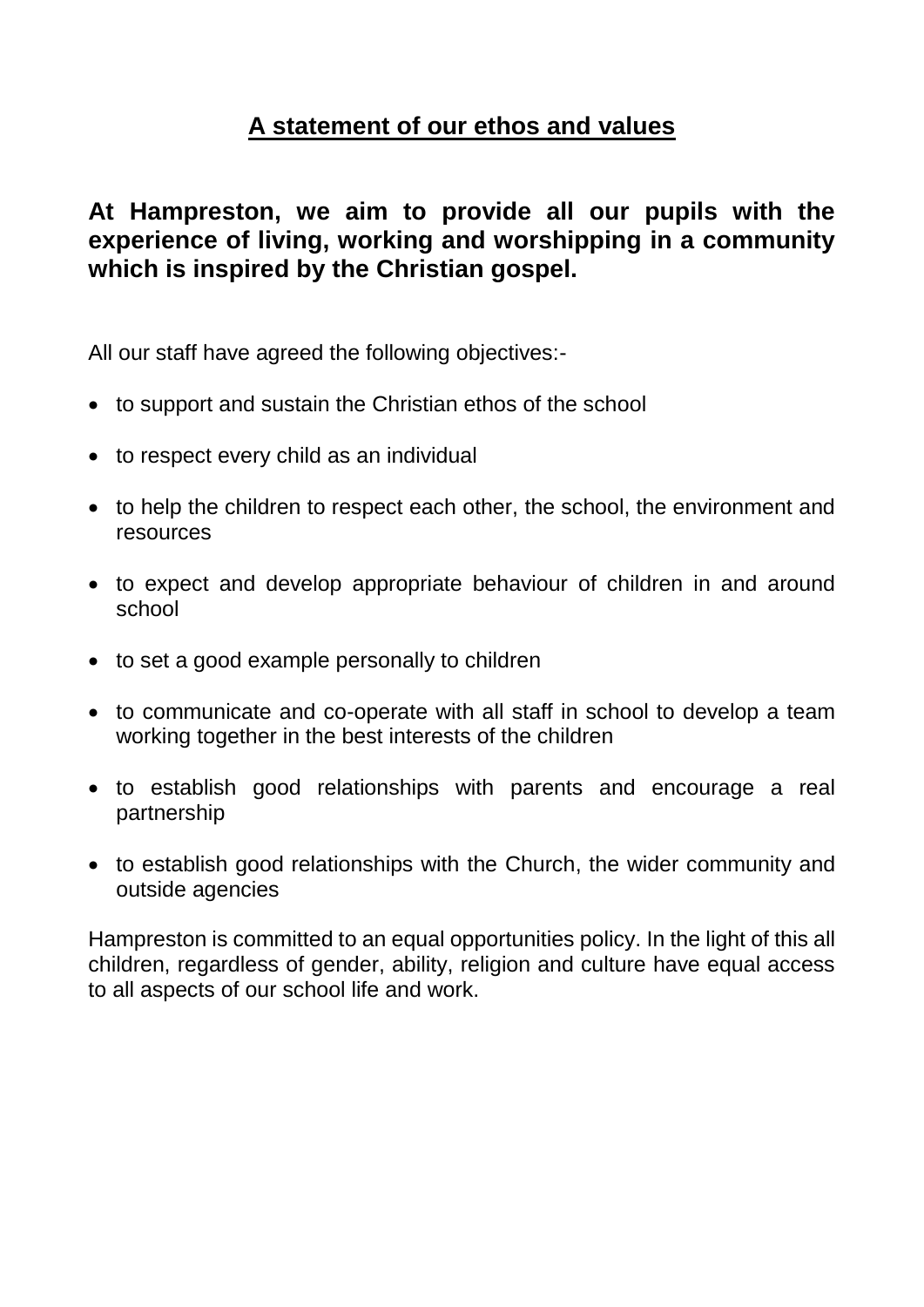### **Situation of School**

Hampreston School is situated in the rural surroundings of Hampreston Village, between Wimborne and Ferndown. The school was founded in 1834 and parts of the school building date from 1872. The buildings have been skilfully enlarged and adapted to meet the needs of today's children while retaining the original character of the school. The outdoor play area has also been improved.

#### **Status**

We are a Voluntary Aided Church of England First School providing education for children between the ages of 4 and 9 years. We work within the Dorset Local Education Authority (LA) and the Ferndown Pyramid of schools. Our children also have the opportunity to move on to the Wimborne Pyramid of schools.

Our status as a voluntary aided school means that the Foundation Governors (those nominated by P.C.C.s and appointed by Salisbury Diocese) have a majority on the Governing Body. The Vicar is an ex-officio Governor.

The school is just a short walk from the ancient church of All Saints Hampreston.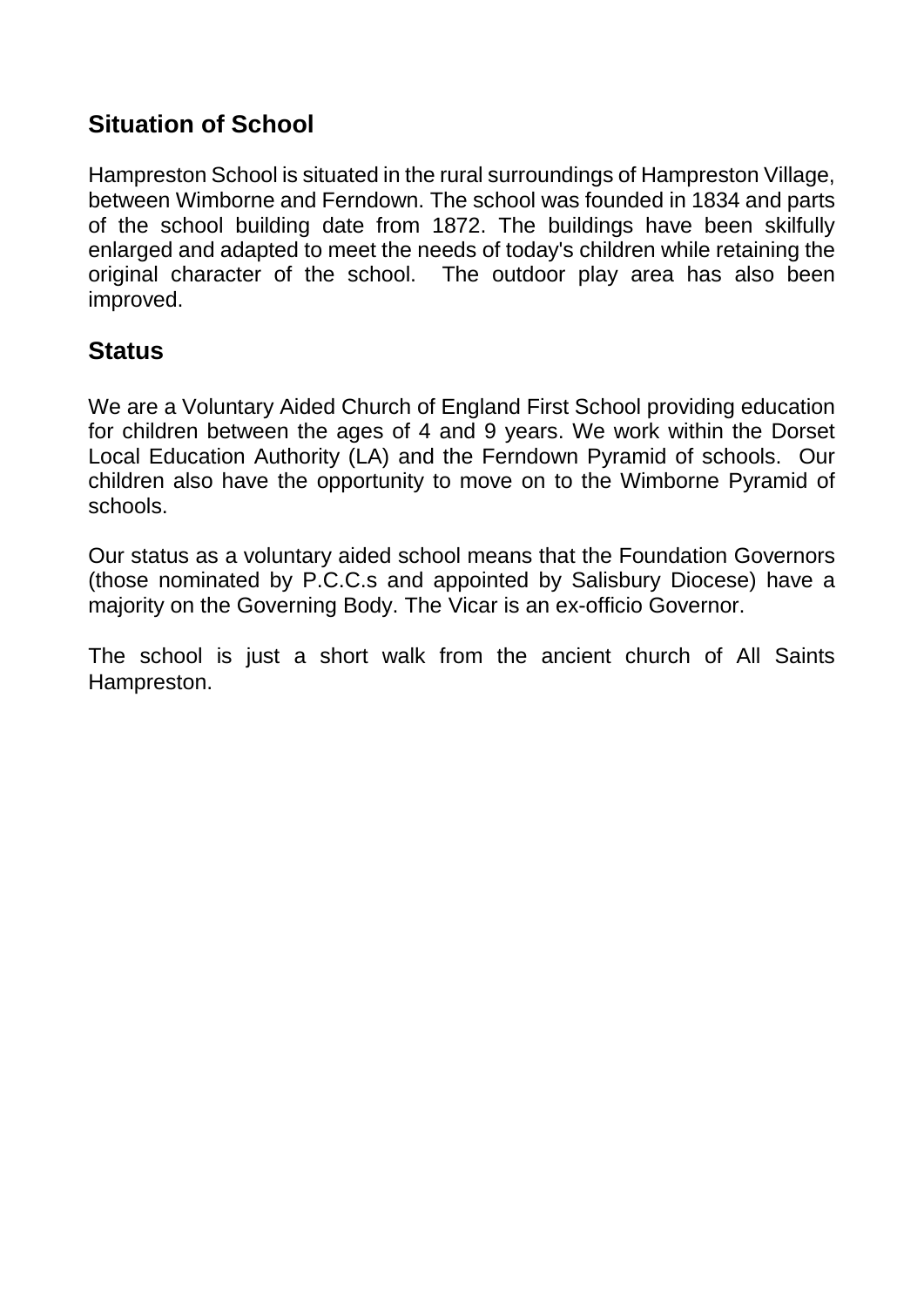# **School Staff**

| Headteacher                                                                               | Mr. T. Williams                                                                                                |                                 |
|-------------------------------------------------------------------------------------------|----------------------------------------------------------------------------------------------------------------|---------------------------------|
| <b>Assistant Headteacher</b>                                                              | Mrs. E. Richardson<br>Mr. R. McNally                                                                           |                                 |
| Teachers (Full-time)                                                                      | Mrs. E. Richardson<br>Mr. R. McNally<br>Miss. N. Humphrys<br>Miss A. Stratman                                  |                                 |
| Teachers (Part-time)                                                                      | Mrs. L. Al-Masri<br>Mr. J. Lloyd<br>Mrs. J. Wainewright (SENco)<br>Mrs. H. Todd                                |                                 |
|                                                                                           | Mr. R. Ackrill (Sport)                                                                                         |                                 |
| <b>Administration Officer</b><br><b>Admin/Finance Assistant</b><br><b>Finance Officer</b> | Mrs. N. Pitchforth<br>Mrs. G. Brisdion<br>Mrs. K. Campbell                                                     |                                 |
| <b>Teaching Assistants</b>                                                                | Mrs. S. Bennett<br>Mrs. H. Hobbs<br>Miss N. Pitchforth<br>Mrs. N. Jordan<br>Mrs. A. Cassidy<br>Mrs. S. Plummer | Mrs. T. Lesiw<br>Mrs. V. Graham |
| <b>Lunchtime Supervisors</b>                                                              | Mrs. L. Farrah<br>Mrs. J. Upton<br>Mrs. G. Baker<br>Miss. S. Mills<br>Mrs. C. Duncan                           |                                 |
| Caretaker                                                                                 | Mr. I. Lubbock                                                                                                 |                                 |
| Cleaner                                                                                   | Miss L. Kenchington                                                                                            |                                 |
|                                                                                           |                                                                                                                |                                 |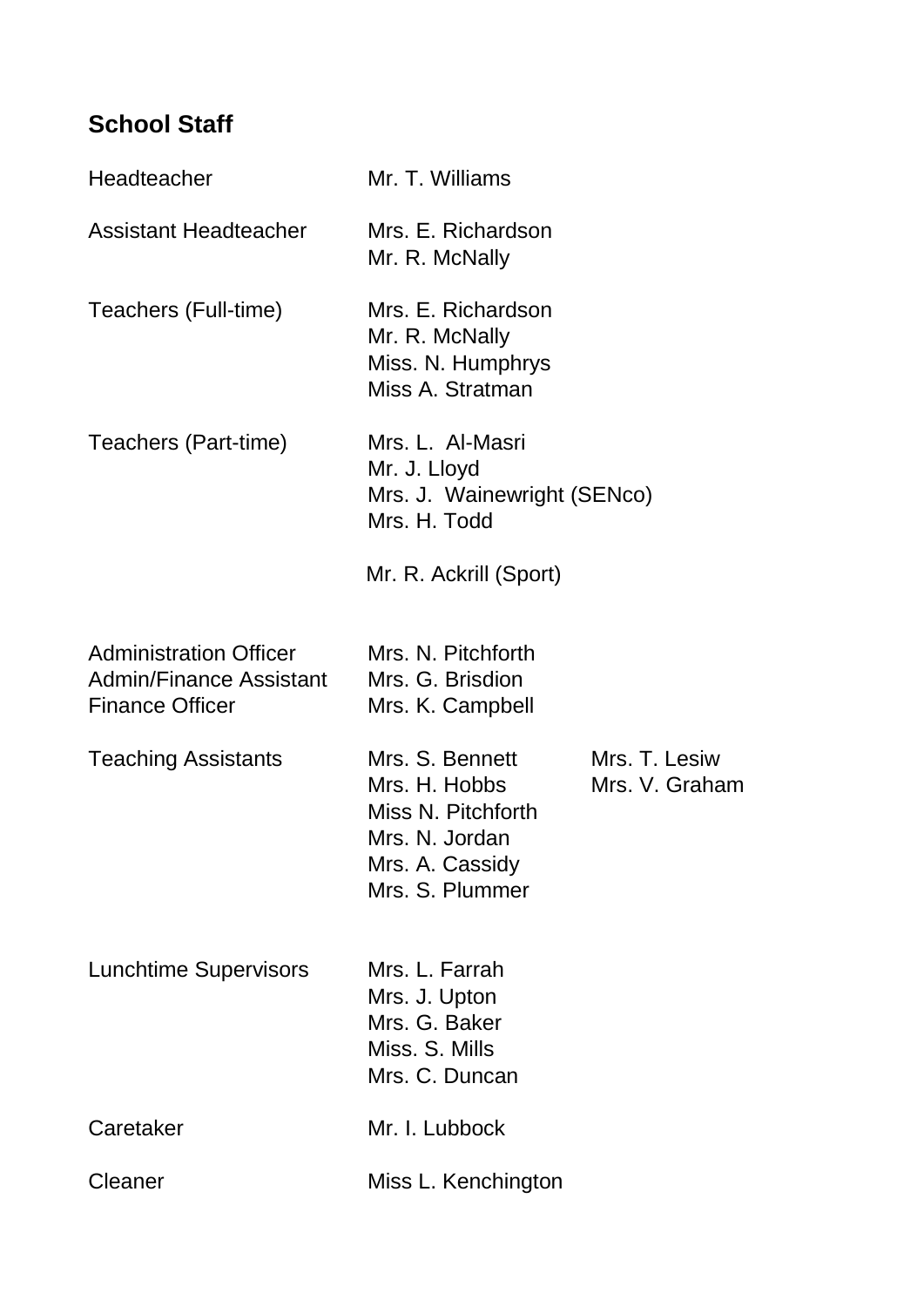# **School Governors**

| Foundation                    | Mrs. D. French (Chair)              |
|-------------------------------|-------------------------------------|
| Headteacher                   | Mr. T. Williams                     |
| Foundation                    | Mr. D. Scouse                       |
| Foundation                    | Mrs. R. Cuthbert (Joint vice-chair) |
| Foundation                    | Mr. W. Pyke (Joint vice-chair)      |
| Foundation EX officio         | Rev. S. Pix                         |
| Foundation                    | Vacant                              |
| Staff (Elected)               | Mrs. H. Hobbs                       |
| Parent (Elected)              | Mrs. A. Priest                      |
| Parent (Elected)              | Vacant                              |
| Authority (Appointed)         | Mrs. S. Moss                        |
| <b>Associate Governor</b>     | Vacant                              |
| <b>Clerk to the Governors</b> | Miss D. Trickett                    |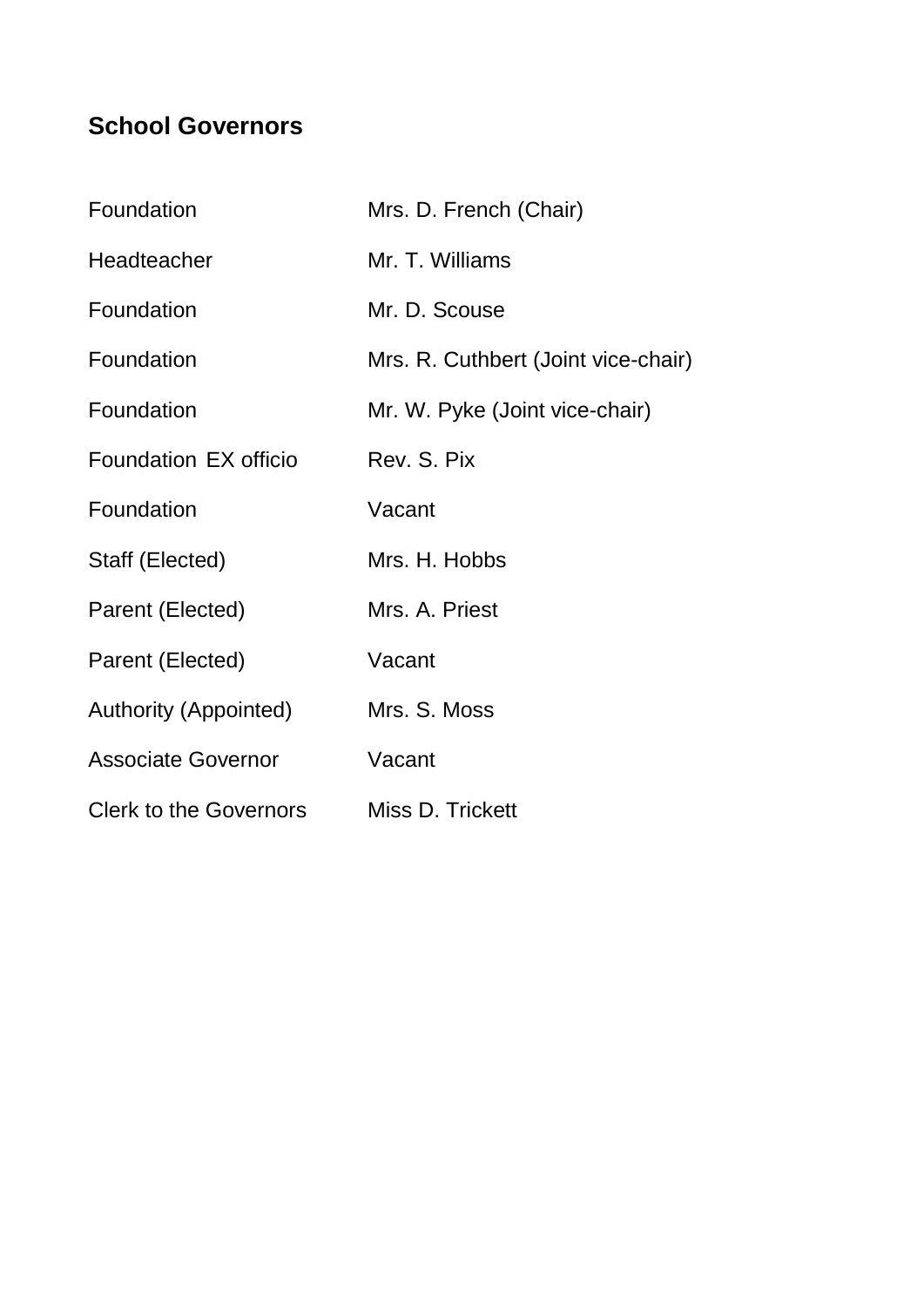### **Laying foundations**

At Hampreston First School, we will be laying the foundations for the rest of your child's school life. It is vital that their time with us is happy and purposeful and that positive attitudes towards education are fostered. We want children to be enthusiastic about learning, to work hard to the very best of their ability and to experience a wide variety of activities.

From their first days with us, they will be encouraged to feel that they have an important part to play within our school community. We value each child as an individual and in turn encourage them to value and respect each other. Learning to work and play together, caring for each other and making lasting relationships both with children and adults are skills that are essential to their moral and spiritual development. From the security of Hampreston, we hope also to encourage our children to reach out to a wider community and to develop sympathy and compassion for others.

If the children are to feel secure, the school community must have order and discipline. Our aim is to develop self-discipline and we do this wherever possible by praise and encouragement, by building the children's confidence and self-esteem and giving them every opportunity for success. We involve the children in the organisation of the school community so that they can understand the need for sensible rules and share responsibility for maintaining them. They have agreed the following rights and responsibilities:

- You have the right to be safe
- You have the responsibility to help keep others safe by following the safety rules
- You have the right to fair treatment
- You have the responsibility to treat others fairly
- You have the right to a good education
- You have the responsibility to do your best
- You have the right to voice your opinion and say how you feel
- You have the responsibility to respect others and listen to them
- You have the right to use school books, materials and equipment
- You have the responsibility to take care of all school materials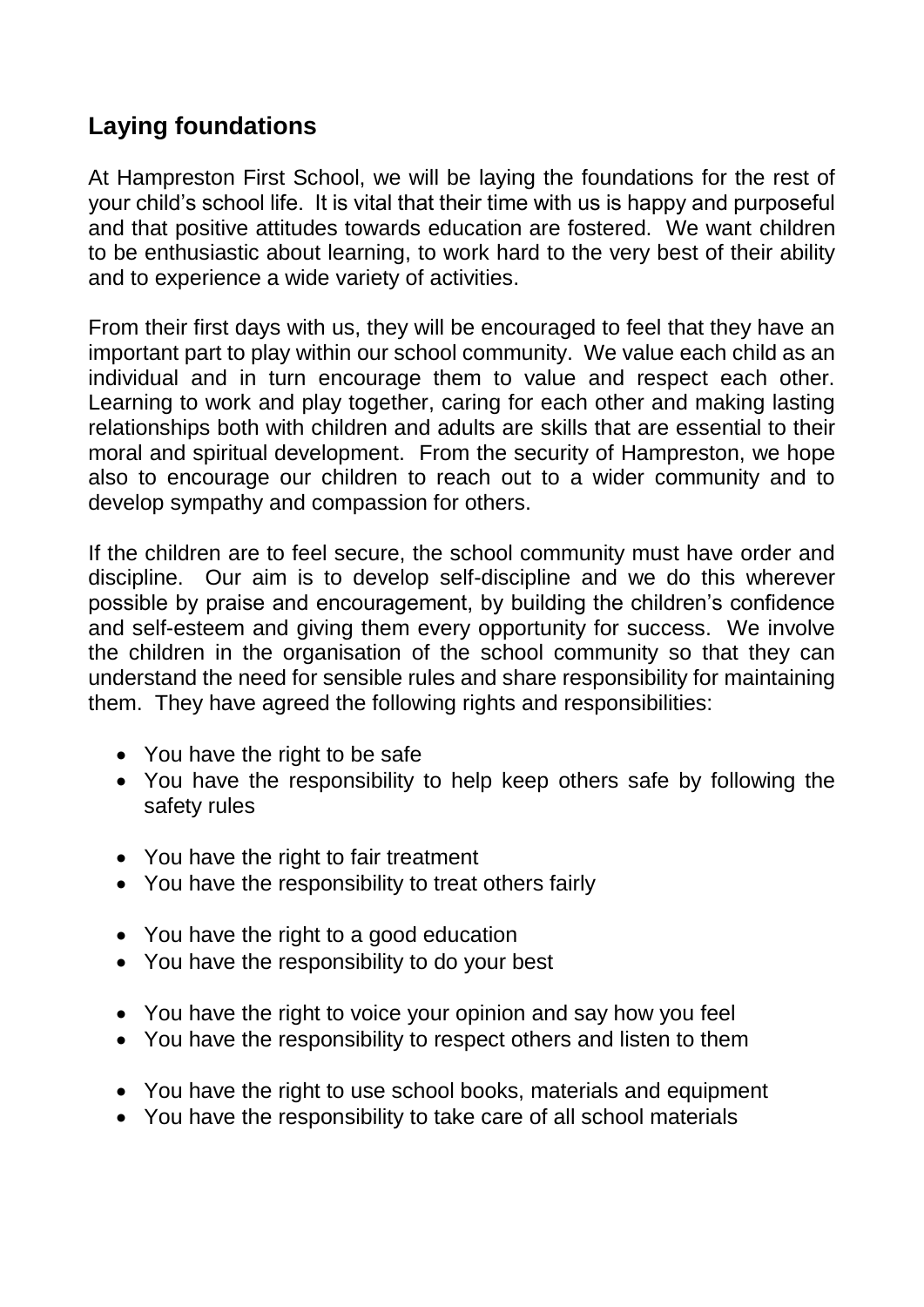### **Organisation of the School**

The school is currently organised in two main teaching areas. Our Reception, Year l and Year 2 children, covering the Early Years Foundation Stage (EYFS) and Key Stage I of the National Curriculum, work under the supervision of our four Early Years' teachers. In line with L.A. guidelines, we admit all Reception children in the September prior to their 5th birthday.

Our older children, Years 3 and 4, spend their final two years at Hampreston in the original building. These years cover the first half of Key Stage 2 of the National Curriculum which will continue at their next school. Three teachers, share responsibility for these children.

We benefit immensely from the quality of our support staff in this school. Every class has its own teaching assistant. In addition, our special needs staff work with individual children and groups needing extra help.

Throughout the school, we organise our teaching in a variety of ways to cater for individual needs and abilities selecting the teaching styles and methods appropriate to the task and the child. We have high expectations and aim to develop each child's potential as fully as possible. We believe that we can achieve this by building close relationships with the children in our care.

### **School Session Times**

| $8.55 - 10.40$  |                                          |
|-----------------|------------------------------------------|
| $10.40 - 10.55$ | Morning break                            |
| $11.00 - 12.00$ | (Key Stage 2 continue to 12.15pm)        |
| $12.00 - 13.00$ | Lunch-time                               |
| $13.00 - 14.20$ |                                          |
| $14.20 - 14.30$ | Afternoon break for Key Stage 1 and EYFS |
| $14.30 - 15.00$ |                                          |
|                 |                                          |

In order to ease traffic congestion in the morning, children are welcomed in school from 8.45 onwards.

To ease congestion at the end of school day, children in Key Stage 2 leave a few minutes later.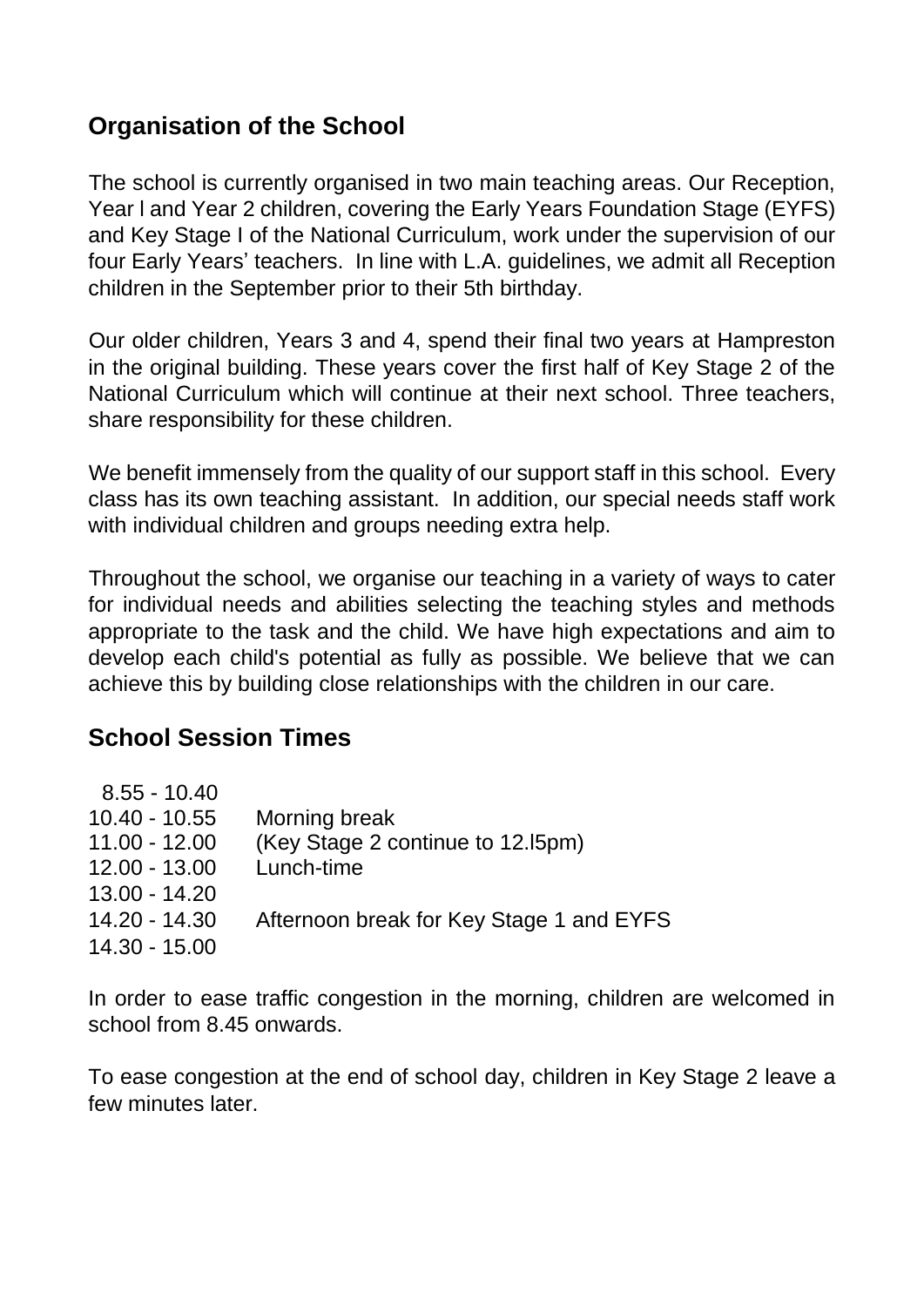### **National Curriculum**

At Hampreston, we aim to offer our children a broad curriculum which values their spiritual, physical and emotional development, alongside providing them with every opportunity to achieve high educational standards.

Subjects:

English **Mathematics Science** 

Design and Technology **Computing History** Geography Art and Design **Music** Physical Education

Religious Education is of fundamental importance in our school and all children are taught about the Christian Gospel from their earliest days. However, parents may request that their child be withdrawn from all or part of religious education and assemblies. We follow the Diocesan and County Guidelines.

Personal, Social and Emotional Development incorporates health and wellbeing, spiritual and personal growth, citizenship, social and moral development and cultural awareness and understanding.

Our purpose in all we do is:

- to develop enquiring minds
- to encourage independence of learning
- to involve children in co-operative methods of working
- to stimulate children to achieve their highest possible standards in both the process and the outcome of their work

Underpinning all our curriculum planning is a commitment to helping our children acquire the fluency in their basic skills of literacy and numeracy that will enable them to make the most of their educational opportunities.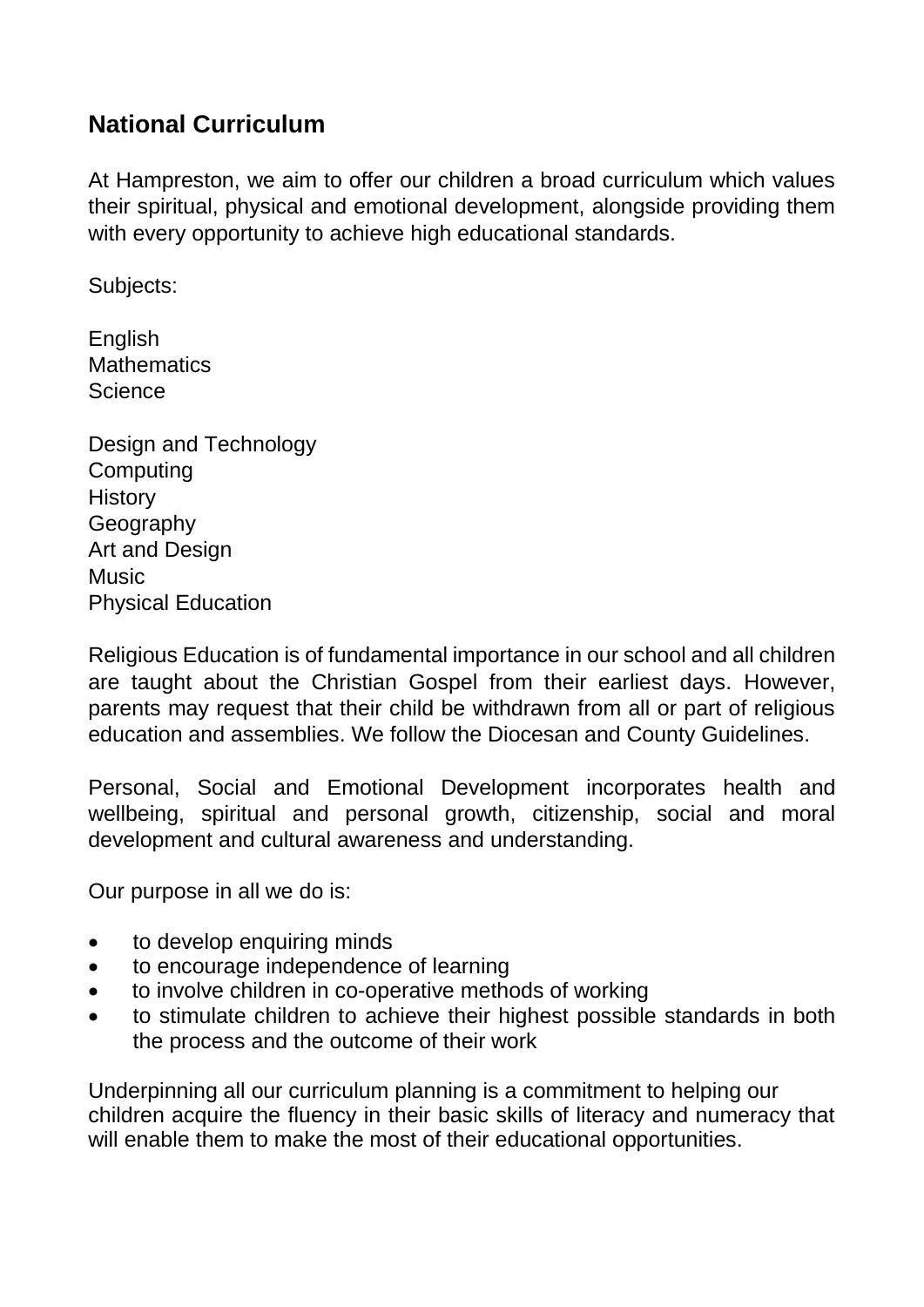At the end of their year in Reception, the children are assessed against the Reception Profile. In Year 1 the children undertake a phonics screening test. At the end of Key Stage 1 children undertake the Statutory Assessment Tests (SATs). Formal assessments are used in conjunction with ongoing teacher assessment and observation to ascertain their progress towards age-related expectations.

Parents are kept fully informed of their child's progress. Termly consultations between parents and teachers are arranged and a written report on each child is presented in the Summer Term. Parents are welcome to come into school whenever they wish to discuss matters with the class teacher or with the headteacher.

### **Partnership with Parents**

So much of what we do at Hampreston depends on the partnership we have with our parents. Parent, teacher and child working together with a common purpose is the key to the success we hope each child will achieve. We believe it is better to talk about any concerns as they arise rather than wait until they become problems. Some of our parents help in school on a voluntary basis and we are most grateful for this.

We have drawn up a home/school agreement, which sets out the expectations, and responsibilities we share as partners in your child's education. This includes areas such as homework, behaviour and attitudes.

We have a very active Friends' Association that organises highly successful events throughout the year. These not only raise money for the school, but are also enjoyed by former pupils and their families, as well as those currently at Hampreston. All parents are welcomed to their meetings.

#### **School Council**

Here at Hampreston every child is a member of the school council. Year 4 children take the lead. The school council helps the staff make some decisions that affect what we have and do in our school.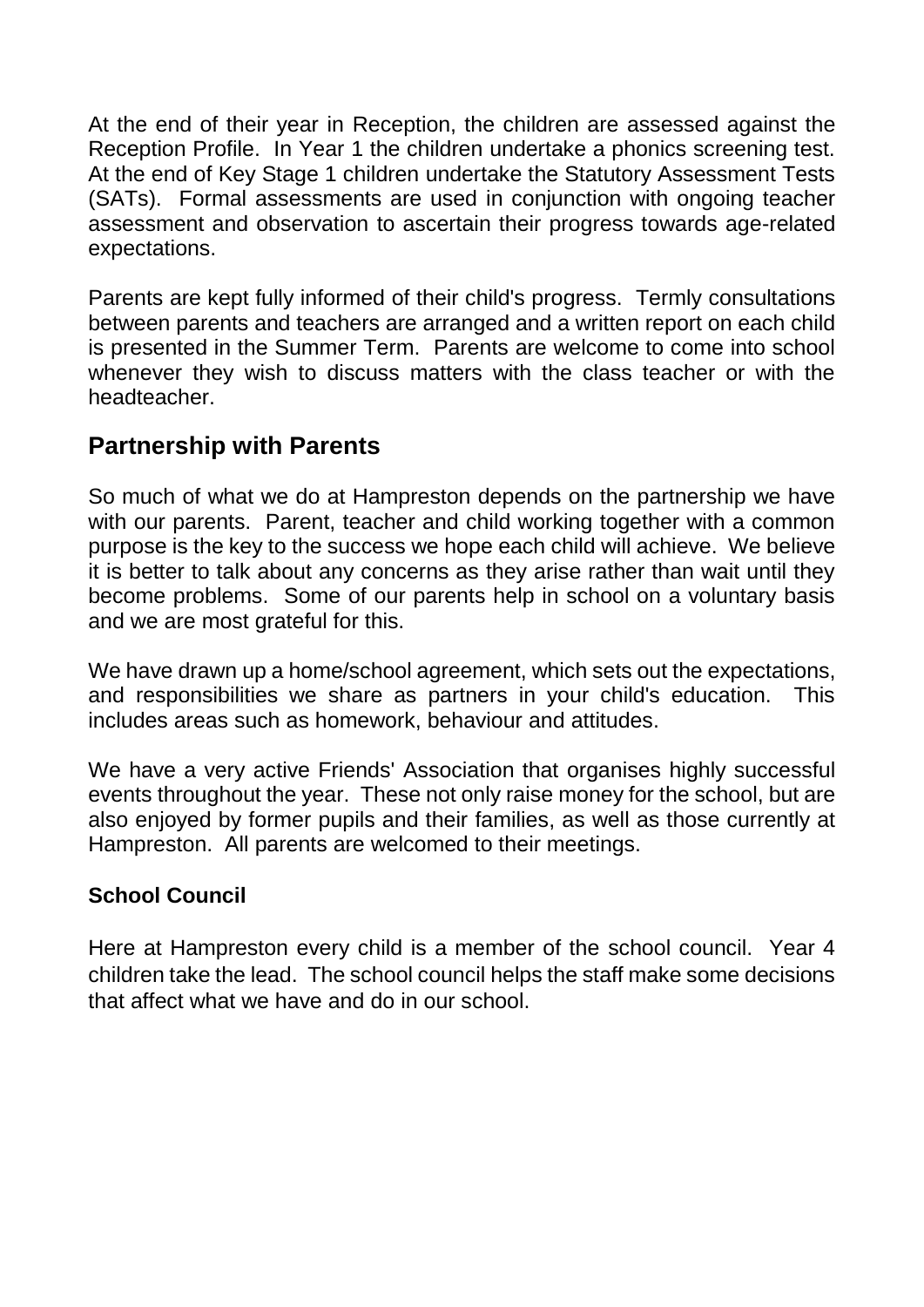#### **The Wider Curriculum**

The immediate environment of the school is one of our most valuable resources. A short walk up the lane leads to the farm, where our children are always welcome, and the Church, which, in addition to its central place in our religious education, provides a primary source for historical study. We have a purpose-built computer suite that facilitates specific skills teaching to individuals and groups. We also have a set of net books and iPads.

The whole school meets together daily in assembly for collective worship. Assemblies are led by the headteacher and staff, the children and by members of the Clergy. Each Friday we have a special end-the-week assembly when we celebrate achievement. This can include badges and certificates gained in outof-school activities as well as success in the classroom, a particularly good piece of work or outstanding effort.

Music plays an important part in the life of the school. Every day in assembly, we listen to music and sing traditional and contemporary hymns and songs. We have a wide variety of percussion instruments. Children in Key Stage 2 are also offered guitar tuition. Our children regularly play in assemblies and church services. A highlight of our year is the Key Stage 1 Christmas production for the children in Years Reception, 1 and 2, in which every child takes part with Year 2 children taking leading roles. Additionally, there is a highly enjoyable Key Stage 2 summer production for the children in Years 3 and 4.

Our children enjoy a wide range of sporting and creative activities. Games such as football, tag rugby, tennis, hockey and cricket are played outside on our field and playground. The older children go cross-country running in the surrounding farmland and all children enjoy athletics, culminating in our Sports Day. Our hall provides fantastic opportunities for gymnastics, dance and drama and we are very fortunate that our older children have been invited to share the swimming facilities of nearby Canford School.

We enjoy taking our children on outings which are relevant to the work they are doing in school. Every class has a day out in the Summer Term and our older children always enjoy their visit to The Priest's House Museum in the autumn and Salisbury Cathedral in the Spring. Visits are arranged at other times as appropriate. We also use the surrounding countryside for walks in all seasons.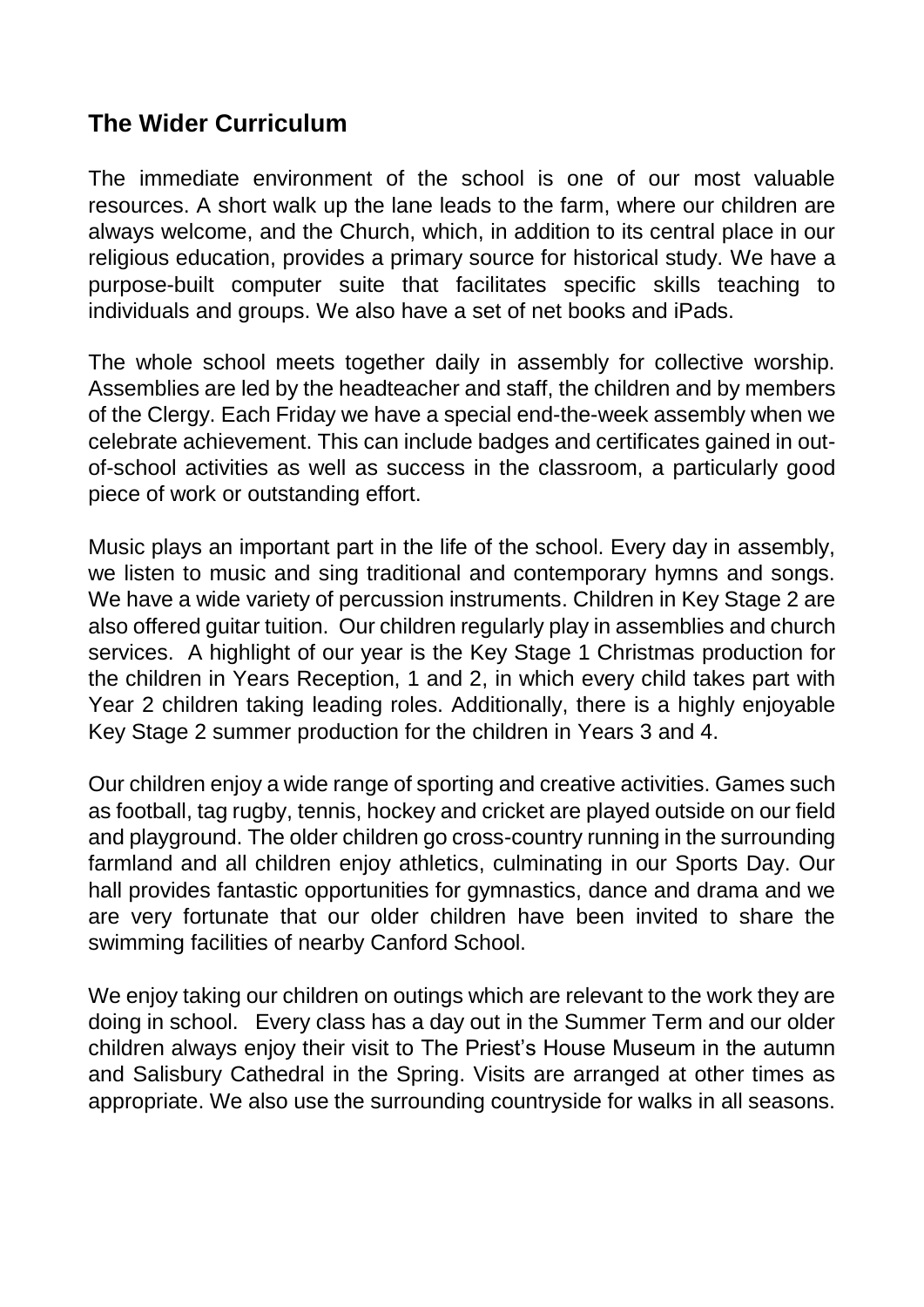At Hampreston, we celebrate all the major Christian festivals in All Saints Church. The children take an active part in these services and parents and friends are always welcome to join us.

Many of our Hampreston traditions are associated with the Church. An example is the annual pancake race for Year 4 children which takes place along the lane and is started by the vicar ringing the school bell. We have added to these ancient traditions new ones, which have quickly become a valued part of our school life. One of these is the Leavers' Service, which concludes the children's time in our school and is attended by family and friends. We have a tradition too of helping others and the children are particularly involved in this fund-raising.

### **Special Educational Needs**

At Hampreston First School, we have a special educational needs policy agreed by the governors. We believe that all pupils are entitled to a broad, balanced and differentiated curriculum suitable for their individual needs. Our SEN co-ordinator is Mrs. J. Wainewright. At every stage parents are fully consulted and work together with staff to ensure the best possible progress for their child.

## **Sport**

We enjoy a wide variety of sporting activities at Hampreston. Our aim is enjoyment of sport by all combined with the celebration of individual excellence and the achievement of teams representing Hampreston in the wider community.

We provide opportunities for swimming in Year 4.

Our football, swimming, tag rugby, tennis, athletics and gymnastics teams compete in Pyramid, District and County events.

## **Sex and Relationships Policy**

The emotional and physical well-being of each child is important at Hampreston School and this aspect of education is covered in both Health Education and Science, while specific sex education is dealt with in Year 5 in each of our Middle Schools. Our Health Education programme is concerned with the development of the whole child. This is seen as a natural progression of the foundations already laid down in family life.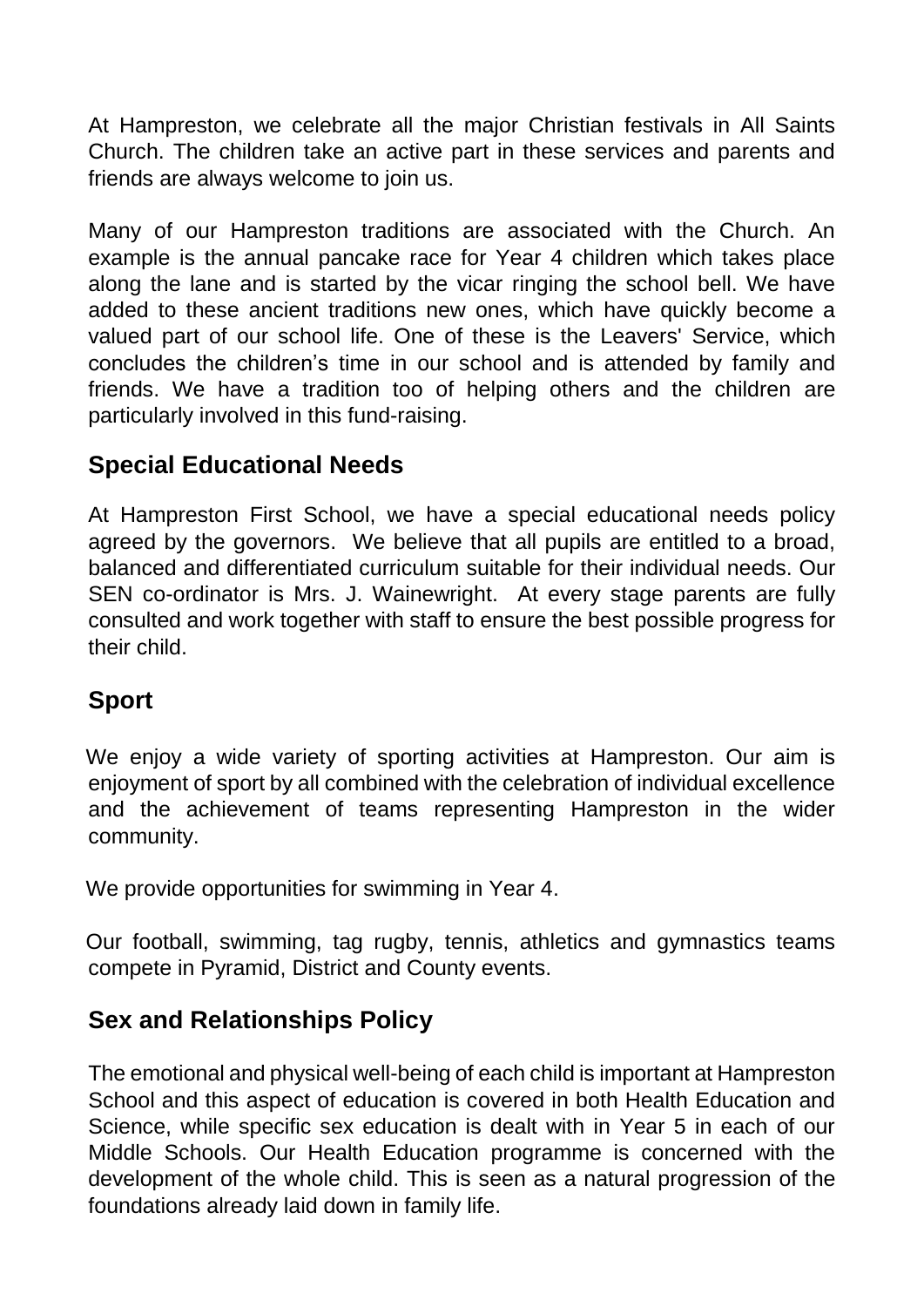### **School Uniform**

Our school colours are red, grey and white and we request that parents send their children to school wearing clothes of these colours only. Boys should wear grey trousers, white shirts and red school pullovers. Girls should wear grey skirts or pinafore dresses and white blouses in winter with red plain cardigans. Summer dresses should be red and white checked material. Hairbands should be red or white. We expect children to wear safe, sensible shoes.

School fleeces are also available for those chilly autumn days.

### **P E Clothes**

All children should have a PE bag containing their PE kit.

This comprises:

- Pair of black shorts
- Red or white T-Shirt
- Tracksuits are optional for outdoor games at Key Stage 2
- Trainers for outdoor games only.

Children normally take part in indoor PE activities barefoot. If suffering from verrucae they may wear plimsolls or a special plaster.

Our school uniform is available from 'The School Shop' on the main high street in West Moors (139 Station Road, West Moors, BH22 0HT).

All uniform MUST be clearly marked with the child's name.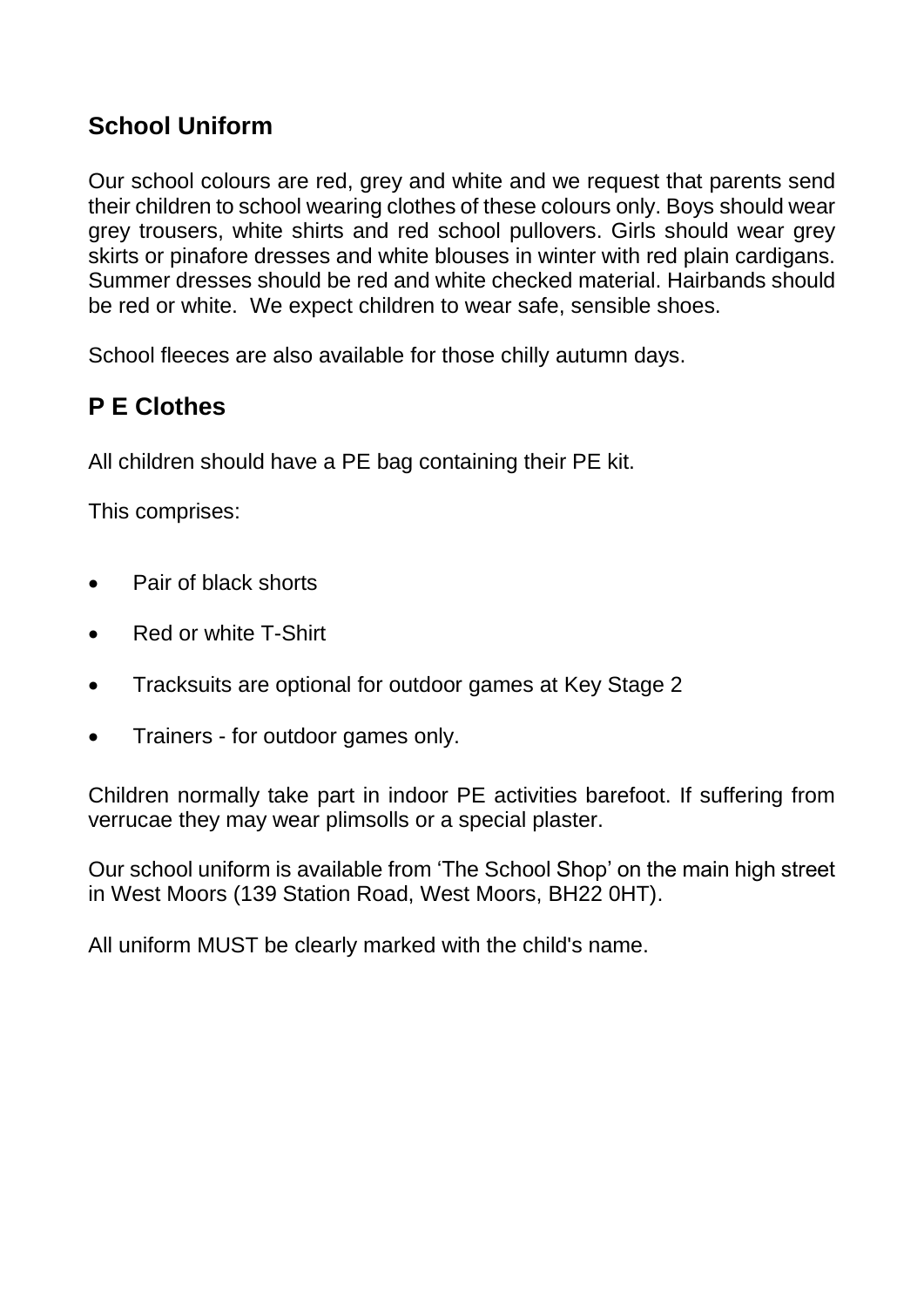## **Preparing to start School**

Prospective parents should contact the school office to arrange an appointment to meet the Headteacher and see the school in action.

Once your child has been offered a place at Hampreston, you will be invited to a meeting of all new parents. You will be able to meet all the teachers and support staff. Representatives of the governors and Friends Association will also be there. Then a home visit will be arranged and your child will be invited to our pre-school club, which meets during the half term before starting school. This club provides an opportunity for your child to make friends and become familiar with the school and teacher.

We welcome your co-operation in preparing your child for school. The early stages of learning are assisted by the interest you show. Talking and playing with your children, sharing books and games and encouraging their independence will be of great benefit to them when they start school.

#### **Preparing to move on**

Our work at Hampreston is designed to ensure that by the end of Year 4 your child is ready and able to make a happy transition to the next school. We have a very good liaison programme, working closely with our colleagues and meeting regularly to discuss curriculum matters and children's progress. We also visit each other's schools to ensure continuity and progression for the children.

Most of our children move on to Ferndown Middle School or St Michael's Middle School and we are pleased that they quickly settle in and continue to enjoy school life to the full.

We are fortunate at Hampreston that we can all get to know our children very well. Many of them continue to keep in touch long after they have moved on to other schools and we know that they and their families look back on their years here with affection.